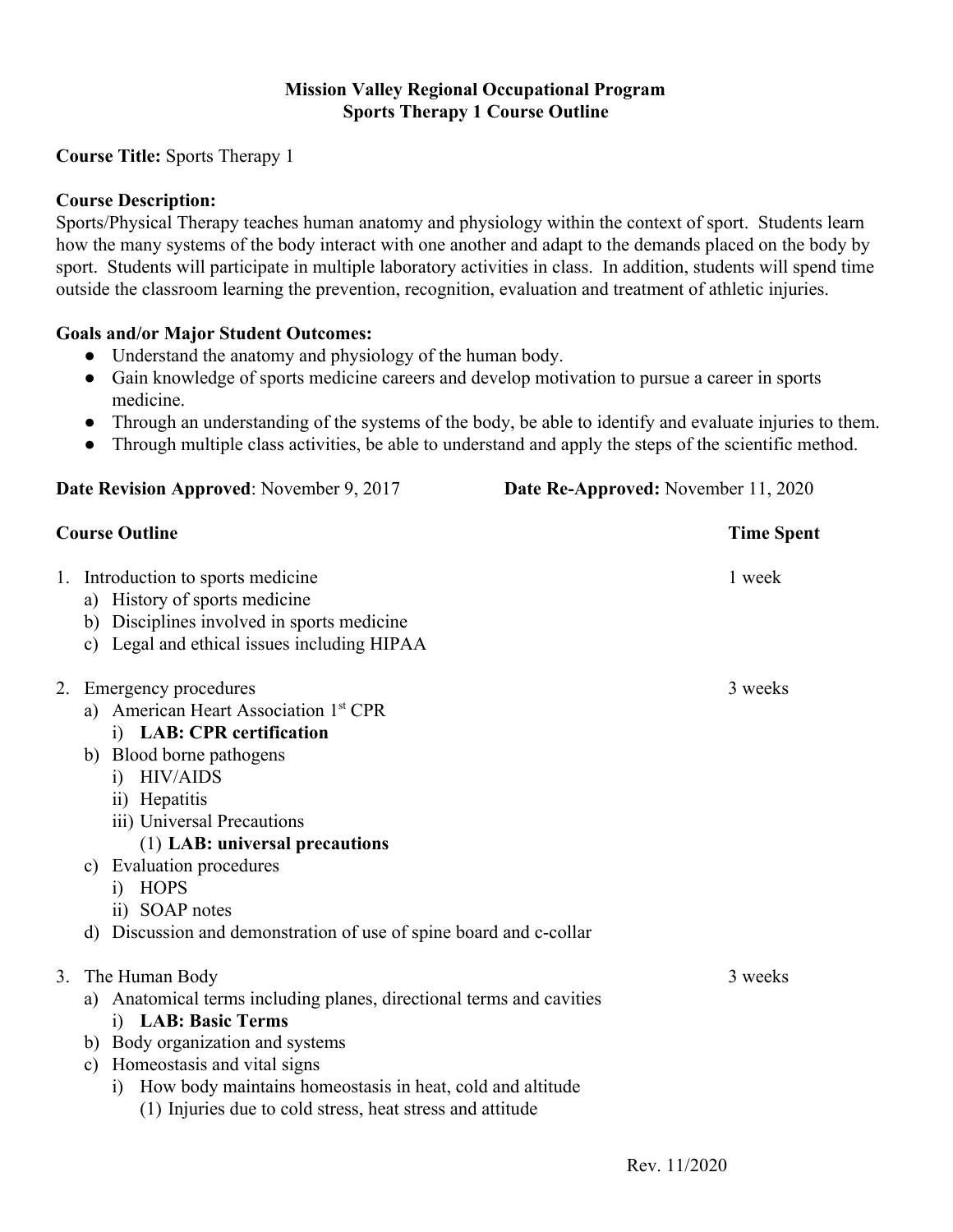|    | 4. Cell structure and function<br>a) Definition of a cell<br>b) Anatomy of a typical cell<br>Structure and function of organelles<br>i)<br>ii) LAB: Cells and their functions                                                                                                                                                                                                                                          | 1 week  |
|----|------------------------------------------------------------------------------------------------------------------------------------------------------------------------------------------------------------------------------------------------------------------------------------------------------------------------------------------------------------------------------------------------------------------------|---------|
| 5. | <b>Tissues</b><br>a) Function, characteristics and morphology of<br>Epithelial tissue<br>i)<br>ii) Connective tissue<br>iii) Muscular tissue<br>iv) Nervous tissue<br>v) LAB: Tissue Identification<br>b) Tissue response to injury<br>Response to trauma<br>1)<br>ii) The injury cycle<br>iii) Healing and regeneration<br>iv) Effects of modalities on injury cycle<br>v) Pharmacology as it relates to injury cycle | 3 weeks |
| 6. | <b>Integumentary System</b><br>a) Anatomy of the integumentary system<br>b) Functions of the integumentary system<br>c) Disorders of the integumentary system (cause, recognition and treatment/management)<br>Cancer<br>i)<br>ii) Dermatophytes<br>iii) Psoriasis<br>iv) Human papillomavirus<br>v) Type 1 herpes simplex<br>vi) Tinea pedis                                                                          | 1 week  |
| 7. | Skeletal System<br>a) Functions of the skeletal system<br>b) Bone growth and formation<br>c) Histology of bone<br>Anatomy of a typical long bone<br>d)<br>e) Classification of bone based on shape<br>Divisions of skeleton<br>f)<br>identification of bones in the axial and appendicular skeleton<br>1)<br>ii) LAB: bone identification<br>Joints<br>g)                                                              | 5 weeks |

ii) **LAB: Assessing vital signs (temperature, pulse, blood pressure and respiration)**

- i) Classification and mechanics of joints
- h) Injuries to the skeletal system
	- i) Fractures
		- (1) How bones heal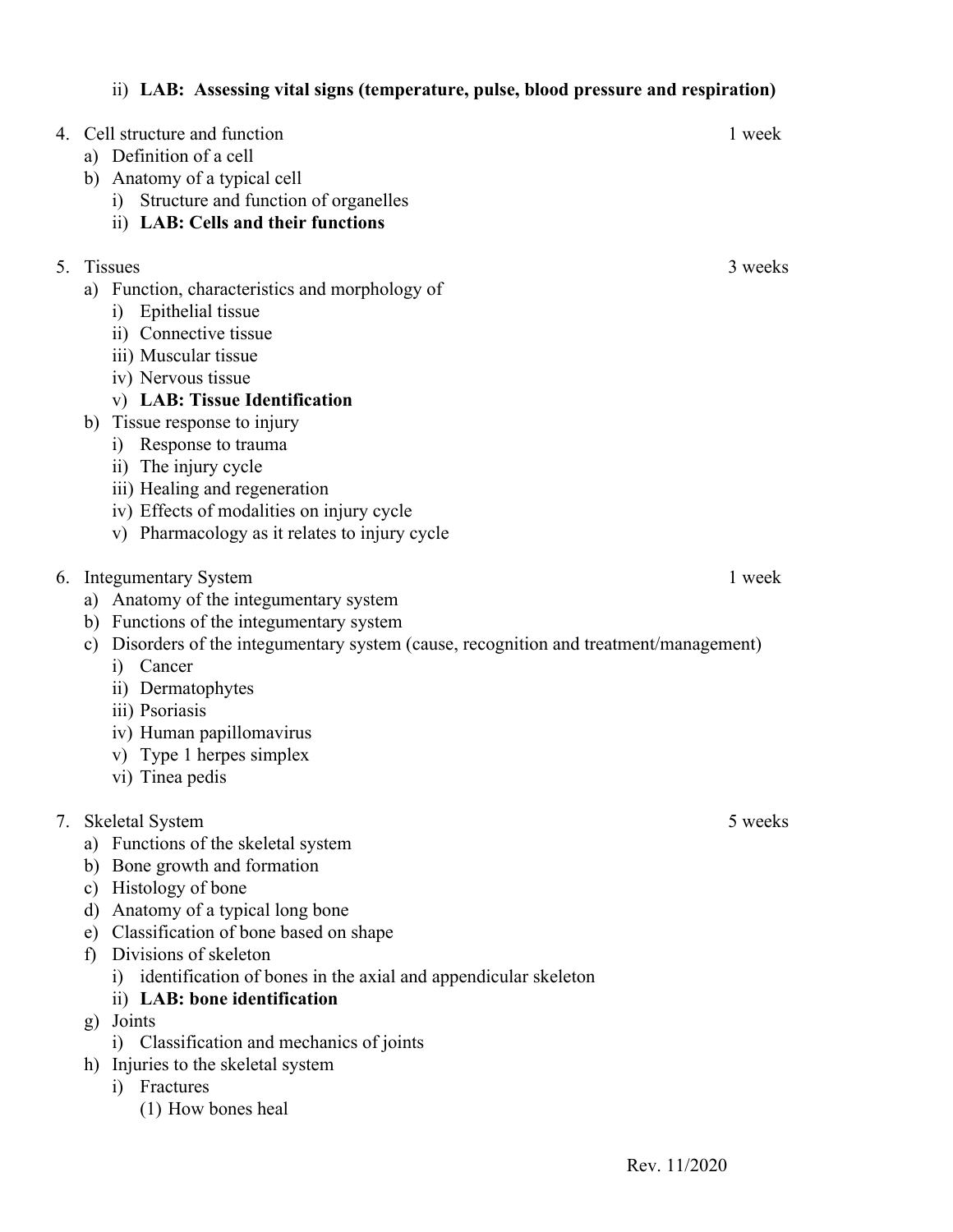- ii) sprains
	- (1) mechanism and classification of sprains and ligament injuries
- iii) arthritis
- iv) skeletal and joint injuries in sport
	- (1) foot
	- (2) ankle
	- (3) knee
	- (4) hip
	- (5) hand
	- (6) elbow/forearm
	- (7) shoulder

#### (8) **LAB: joint laxity testing and management**

- 8. The muscular system 5 weeks
	- a) Function of muscular system
	- b) Types and anatomy of muscle tissue
		- i) Smooth/visceral
		- ii) Striated/skeletal
		- iii) Cardiac
		- iv) **LAB: Muscle Tissue**
	- c) Physiology of muscular contraction
		- i) Sliding filament theory
		- ii) Muscle twitch
		- iii) Muscle tone
		- iv) **LAB: build a model of a sarcomere**
	- d) muscle identification
		- i) muscle name
		- ii) function
		- iii) location
		- iv) origin/insertion
		- v) **LAB: superficial muscle identification**

#### vi) **LAB: gross anatomy/cadaver muscle identification**

- e) muscle injuries in sport
	- i) foot, ankle and lower leg
	- ii) knee/thigh
	- iii) hip/groin
	- iv) wrist/ hand
	- v) elbow/forearm
	- vi) shoulder
	- vii)back

#### viii) **LAB: Muscle testing and injury management**

- 9. Nervous system and spinal cord 2 weeks
	- a) Function of the nervous system
	- b) Organization of nervous system
		- i) Central/peripheral nervous system
		- ii) Afferent/efferent nerves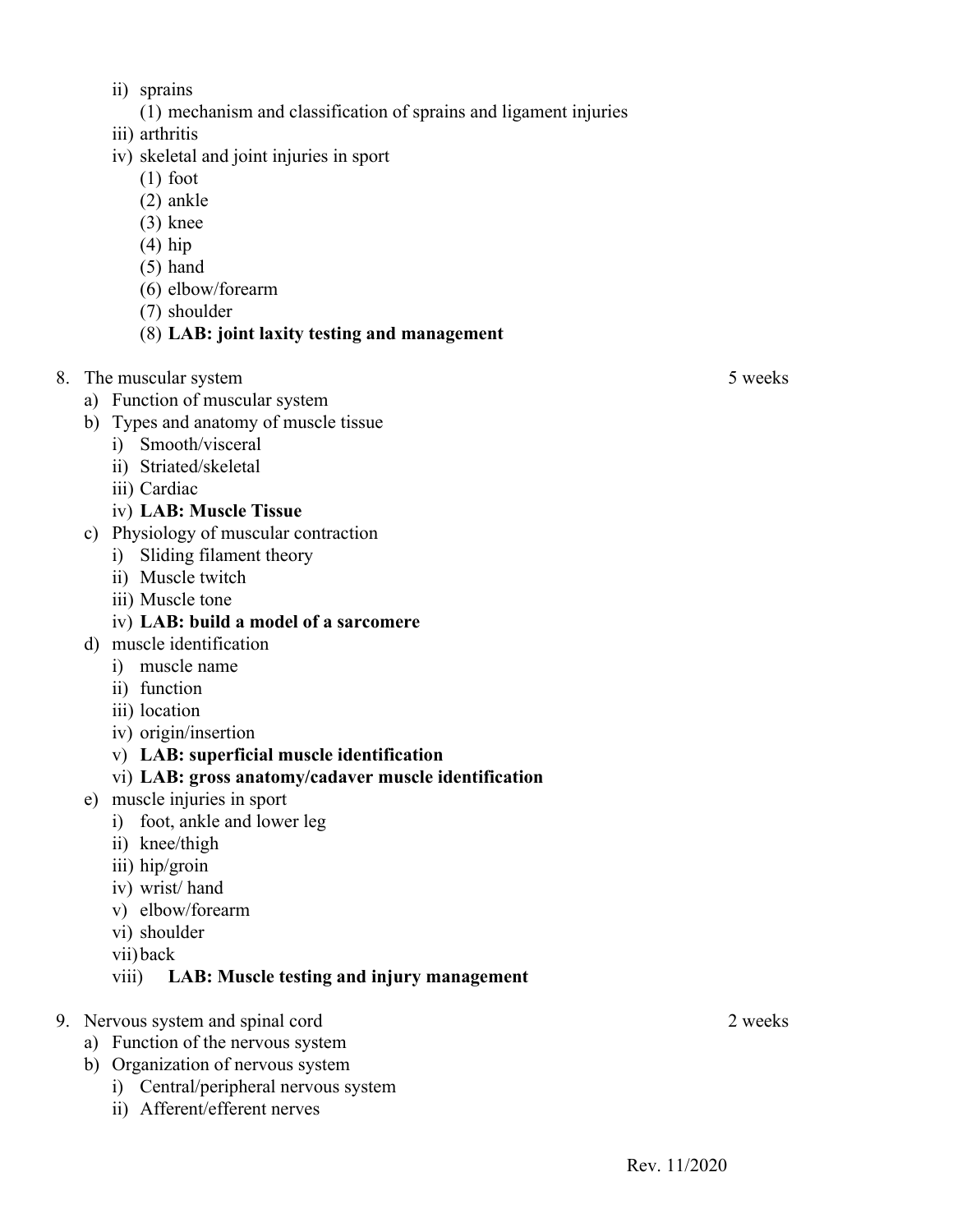| iii) Somatic/autonomic nervous system<br>(1) Sympathetic/parasympathetic nervous system<br>i) Function and anatomy<br>(1) LAB: Dissection of cow spinal cord<br>ii) Injuries to<br>(1) Spinal cord injuries<br>(2) Brachial plexus injuries<br><b>LAB: testing reflexes</b>                                                                                                                                                                                                                                                                                                                                                                                                                                                                                                                             |                                                                                                                                                                                                                                                                                                                                                                                    |  |  |
|---------------------------------------------------------------------------------------------------------------------------------------------------------------------------------------------------------------------------------------------------------------------------------------------------------------------------------------------------------------------------------------------------------------------------------------------------------------------------------------------------------------------------------------------------------------------------------------------------------------------------------------------------------------------------------------------------------------------------------------------------------------------------------------------------------|------------------------------------------------------------------------------------------------------------------------------------------------------------------------------------------------------------------------------------------------------------------------------------------------------------------------------------------------------------------------------------|--|--|
| Injuries to the brain<br>i) Concussion<br>ii) Second impact syndrome<br>iii) Post-concussion syndrome<br>iv) LAB: assessment and management of concussions                                                                                                                                                                                                                                                                                                                                                                                                                                                                                                                                                                                                                                              | 2 weeks                                                                                                                                                                                                                                                                                                                                                                            |  |  |
| i) Blood pressure<br>ii) Heart rate<br>(1) LAB: Dissection of pig or sheep heart                                                                                                                                                                                                                                                                                                                                                                                                                                                                                                                                                                                                                                                                                                                        | 2 weeks                                                                                                                                                                                                                                                                                                                                                                            |  |  |
| 12. Respiratory system<br>2 weeks<br>a) Purpose of the respiratory system<br>Anatomy and function of the upper respiratory system (nose, pharynx, larynx, trachea, bronchi)<br>b)<br>Anatomy and function of the lungs<br>C)<br>Process of ventilation<br>$\rm d)$<br>i) LAB: build simple model of working lung<br>Process of respiration (external, internal and cellular)<br>e)<br>LAB: multi-unit lab—Monitoring blood pressure, respiration and heart rate before, during and<br>$\mathbf{f}$<br>after exercise. Discussion regarding airway management.<br>Diseases/abnormal conditions<br>g)<br>i) Recognition and treatment/management of<br>(1) Pneumothorax<br>(2) Hemothorax<br>(3) Asthma: include discussion regarding use of epipen<br>(4) Pneumonia<br>(5) LAB: listening to lung sounds |                                                                                                                                                                                                                                                                                                                                                                                    |  |  |
|                                                                                                                                                                                                                                                                                                                                                                                                                                                                                                                                                                                                                                                                                                                                                                                                         | c) the nerve and nerve impulse<br>d) Spinal cord and spinal nerves<br>e) LAB: testing reaction times<br>10. Nervous system and the brain<br>a) Anatomy and functions of the brain<br>b) Cranial nerves<br>c) LAB: Dissection of sheep brain<br>11. The cardiovascular system<br>a) Anatomy of the heart and circulatory system<br>b) Functions of the heart and circulatory system |  |  |

13. Lymphatic system 1 week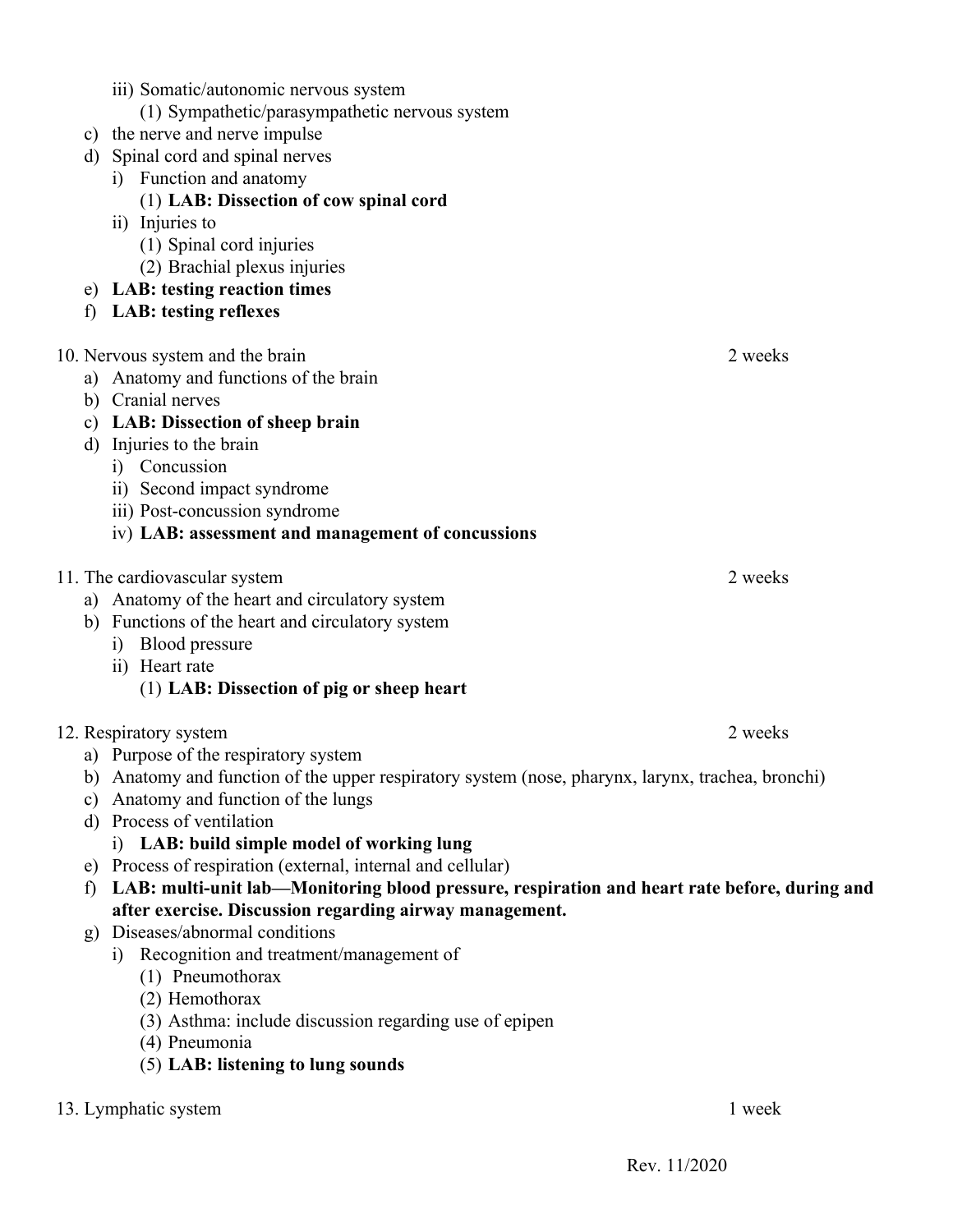- a) Function of the system and the structure and functions of the lymphatic vessels
- b) Immune response
- c) Organs of the lymphatic system
	- i) Recognition and management of injury to the spleen
- 14. Nutrition and the Digestive System 4 weeks
	- a) Purpose of the digestive system
	- b) Anatomy and function of the digestive system
		- i) **LAB: Digestive System**
	- c) Recognition and management of abdominal injuries in sport
	- d) Essential nutrients
		- i) Function
		- ii) RDA for essential nutrients during various stages life
		- iii) Where to obtain essential nutrients
		- iv) **PROJECT: Oral presentations on essential nutrients**
		- v) **PROJECT: Analysis of personal nutrition via food diary and use of USDA website**
	- 15. Presentation of case studies assigned at the beginning of the year 1 week

#### **Labs:**

#### **LAB: CPR and 1st aid certification**

**Objectives:** Students will be able to

- 1. Explain the relationship between the circulatory and respiratory system
- 2. Identify the signs and symptoms of respiratory and cardiac distress
- 3. Explain ventricular fibrillation and how an Automated External Defibrillator (AED) corrects it
- 4. Demonstrate proper use of AED
- 5. Demonstrate proper CPR skills for adult, infant and child
- 6. Recognize situations that require  $1<sup>st</sup>$  aid care
- 7. Demonstrate proper 1<sup>st</sup> aid care for various accidents and illnesses

**LAB: universal precautions and the spread of disease:** Students will use the "How Viruses Spread" lab activity to predict, observe and analyze how viruses travel through the population. While performing the lab, students will observe universal precautions such as wearing gloves and masks.

#### **Objectives:** Students will be able to

- 1. Explain the difference between blood-borne and air-borne pathogens
- 2. Describe how pathogens are spread through a population
- 3. Identify strategies to prevent the spread of a pathogen
- 4. Demonstrate proper use of universal precautions

**LAB: Basic Terms:** Students will rotate to multiple stations, each using a different strategy to demonstrate their knowledge of basic terms

**Objectives:** Students will

- 1. Identify planes of the body using anatomical models
- 2. Analyze photographs of various athletes and describe the position of their joints using anatomical terms.
- 3. Draw a person in anatomical position and label it using directional terms.
- 4. Compare points on a skeleton using directional terms.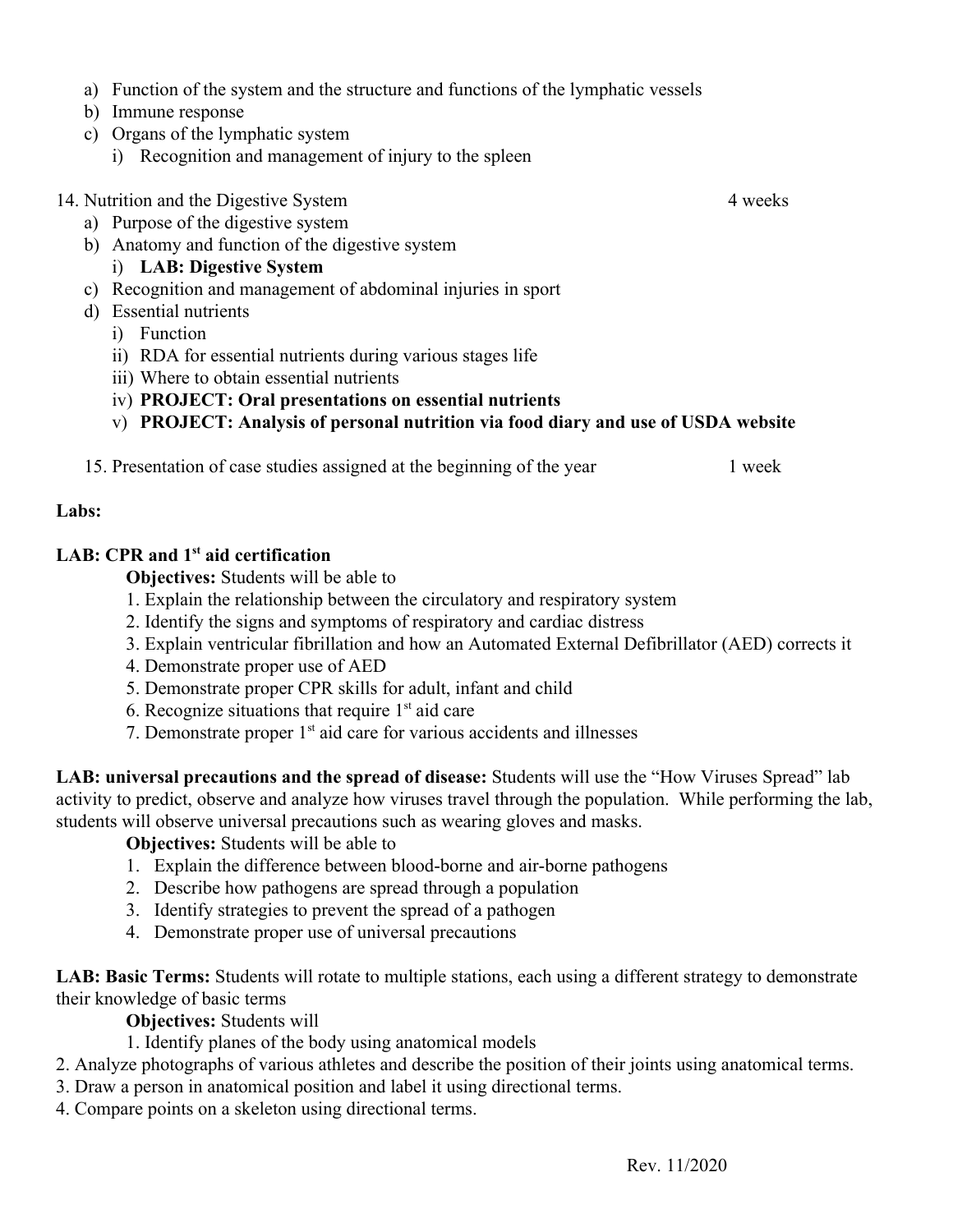**LAB: Assessing vital signs:** Students will learn how to monitor a patient's temperature, pulse, blood pressure and respiration. Students will also watch a video on Mt. Everest to analyze how vital signs respond to cold and altitude.

# **Objectives:** Students will

- 1. Explain the importance of monitoring the vital signs of a patient
- 2. Explain how vital signs adjust to maintain homeostasis
- 3. Demonstrate the proper method for taking vital signs
- 4. Analyze how vital signs will adapt to changes in temperature and altitude.

**LAB: Cells and their functions:** Students will use various materials to make a model of a cell and label the organelles and their function. Students will also identify slides/pictures of cells and organelles.

**Objectives:** Students will

- 1. Construct a model of a cell and its organelles.
- 2. Explain the function of the organelles.
- 3. Identify various organelles on slides
- 4. Explain how the various parts of a cell work together

## **LAB: Tissue Identification:** Students will view various slides to identify different tissue types.

## **Objectives:** Students will

- 1. Identify slides of muscle, nerve, bone and connective tissue.
- 2. Describe functions of various tissue types.
- 3. Explain how tissues are organized into organs and organ systems.

LAB: Bone Identification: Students will rotate to various stations and identify bones and bony landmarks. Intact skeletons, disarticulated skeletons will be used. Students will also use photographs and each other to identify superficial landmarks of bones.

#### **Objectives:** Students will

- 1. Identify bones as part of the axial or appendicular skeleton.
- 2. Classify bones based on shape (long, short, irregular, flat)
- 3. Classify bones and parts of bones based on their structure (spongy vs. compact)
- 4. Identify individual bones and their landmarks
- 5. Classify bones as either right or left.
- 6. Describe how bones increase in length and diameter

**LAB: Joint Laxity Testing and Management:** Students will watch videos of sports injuries. They will analyze the video to predict what injury occurred as a result of the incident. They will then demonstrate on each other how they would evaluate the suspected injury.

# **Objectives:** Students will

1. Predict what forces will cause damage to what ligaments (i.e., how a valgus force can cause damage to a ligament on the medial aspect of a joint).

- 2. Analyze video of sports and predict what injury occurred from a particular incident.
- 3. Describe the various degrees of sprains.
- 4. Demonstrate proper technique for evaluating joint laxity.

## **LAB: Muscle Tissue:** Students will use microscopes to identify slides of different muscle tissue. **Objective:** Students will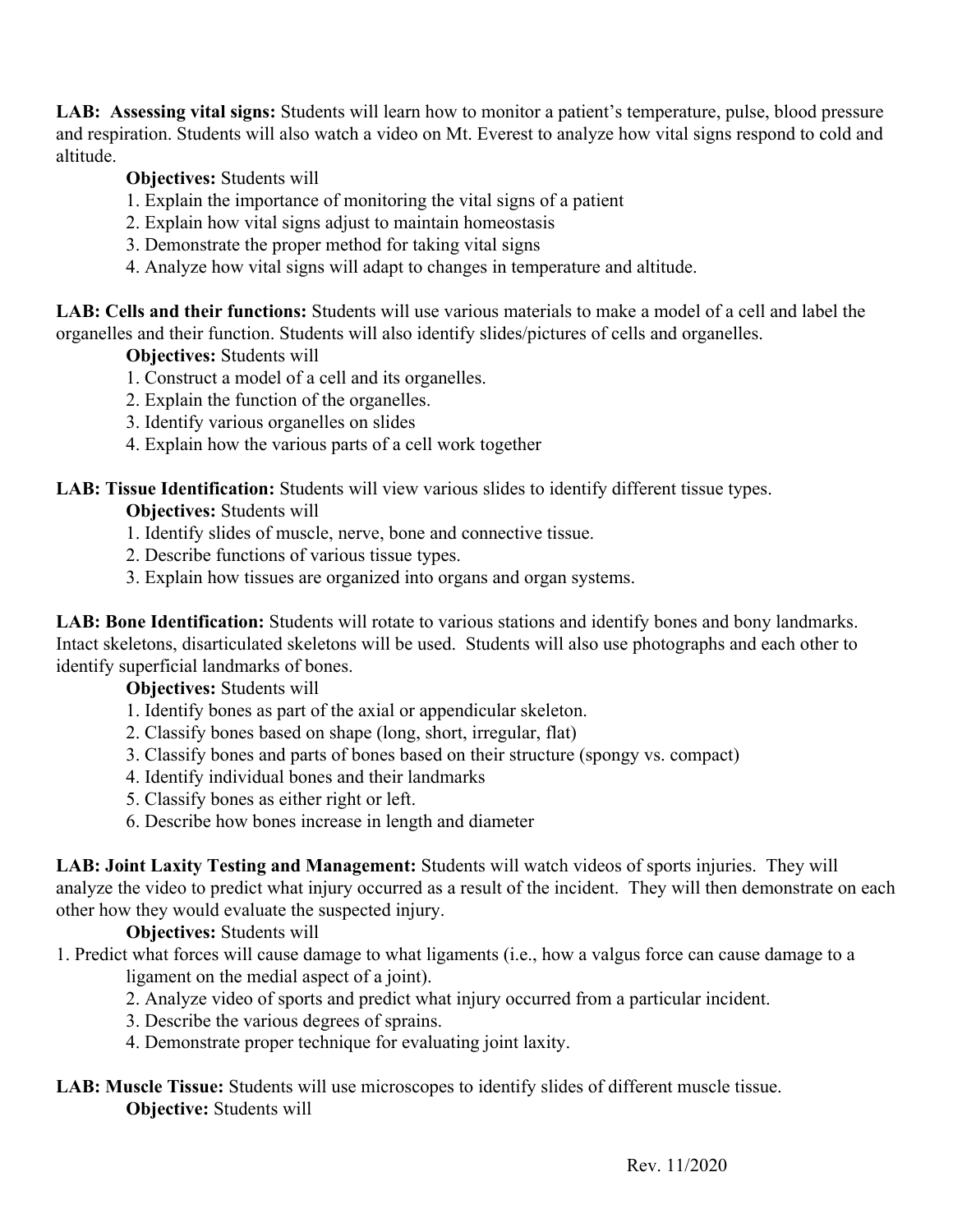- 1. Identify cardiac, striated and smooth muscle tissue.
- 2. Demonstrate the use of a compound microscope.
- 3. Explain the similarities and differences between the different muscle types.

#### LAB: The Sarcomere: Students will use common items to build a working model of a sarcomere.

### **Objectives:** Students will

- 1. Analyze the mechanisms of the sliding filament theory.
- 2. Collaborate with a partner to construct a model of a sarcomere.
- 3. Label and explain the parts of a sarcomere represented in their model.

## **LAB: Superficial Muscle Identification:** Students will use pictures of athletes to identify muscles.

**Objectives:** Students will

- 1. Label specific muscles.
- 2. Identify the superficial contours of specific skeletal muscles.
- 2. List the functions of specific muscles.

**LAB: Cadaver Muscle Identification:** Students will visit a cadaver lab at a local chiropractic college and identify tagged muscles on the dissected cadaver.

**Objectives:** Students will

- 1. Identify tagged muscles on a cadaver.
- 2. Identify functions of tagged muscles.

**LAB: Muscle Testing and Injury Management**: Students will use the knowledge of muscles and their functions to test the integrity of specific muscles.

### **Objectives:** Students will

- 1. Analyze the function of specific muscles to develop a manual test to evaluate the integrity of that muscle.
	- 2. Demonstrate muscle test.
	- 3. Explain their rationale for the test.

**LAB: Dissection of Cow Spinal Cord:** Students will use knowledge of spinal cord anatomy to identify specific structures of spinal cord.

**Objectives:** Students will

- 1. Identify and describe the components of a typical vertebra and specific differences in the cervical, thoracic and lumbar regions.
- 2. Identify and describe the components of a typical spinal nerve.
- 3. Identify and describe the major coverings (meninges) of the spinal cord
- 4. Identify and describe the spinal cord, dorsal and ventral rootlets, and dorsal root ganglion
- 5. Analyze what deficit would result when there is damage to particular regions of the spinal cord

## **LAB: Reaction Time:** Students will use a ruler and a chart to determine each other's reaction time. **Objectives:** Students will

# 1. Predict how a subject's reaction time will vary in various situations (e.g. with practice, in low light, etc.)

- 2. Work in groups to test the reaction times of multiple subjects with multiple variables.
- 3. Analyze and explain their data, including any unexpected outcomes.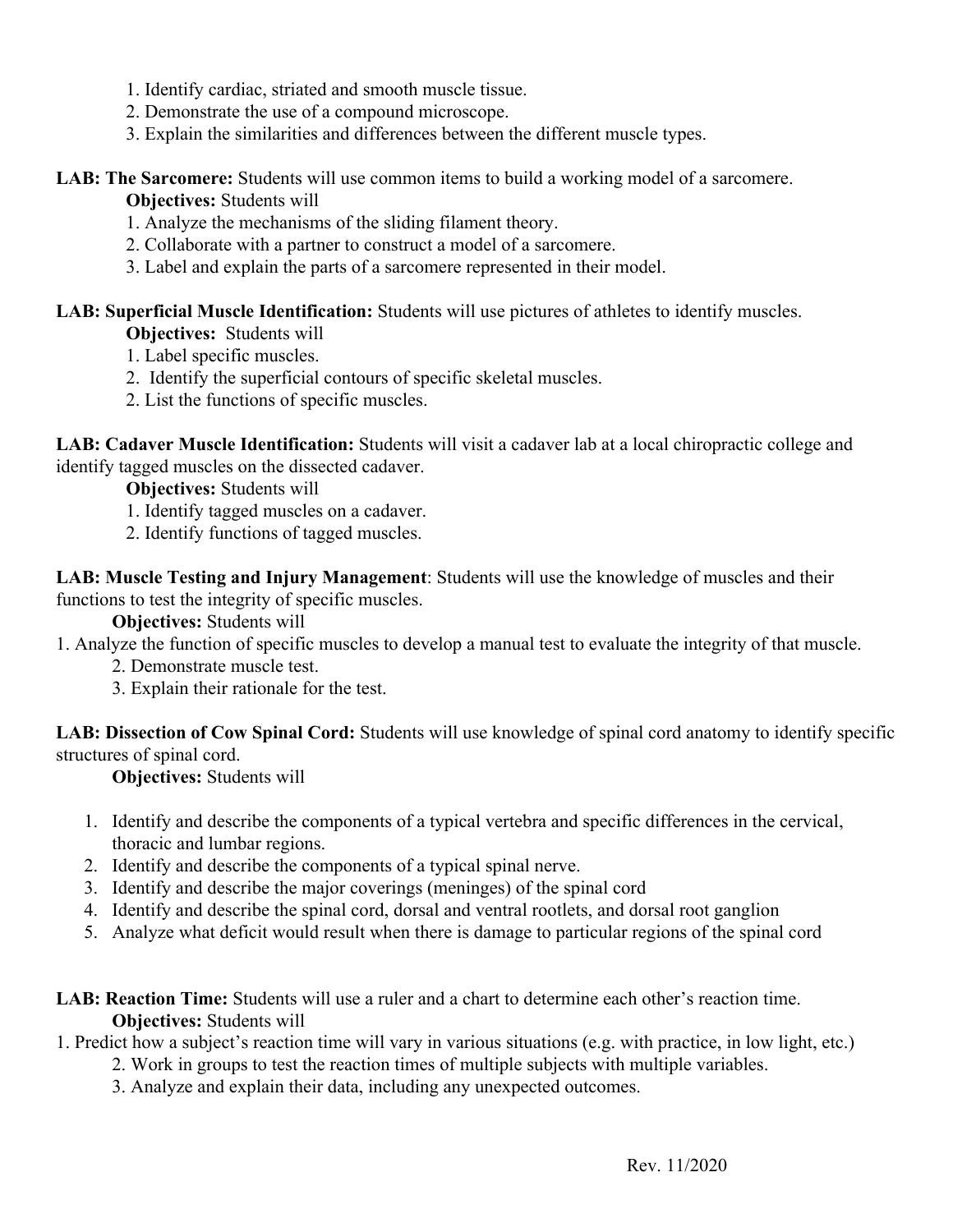**LAB: Testing Reflexes:** Students will work in pairs. They will use a reflex hammer to evaluate the following reflexes: Biceps (C5), Brachioradialis (C6), Triceps (C7), Patellar tendon (L2, 3, 4), Achilles tendon (S1).

**Objectives:** Students will:

- 1. Understand the mechanism by which a reflex tests a specific neurological level.
- 2. Demonstrate how to test reflexes.

**LAB: Dissection of Sheep Brain:** Students will work in pairs to dissect a sheep's brain.

**Objectives:** Students will:

- 1. Identify specific areas of the brain including cranial nerves
- 2. Understand how different areas of the brain are responsible for specific functions.
- 3. Analyze what deficit would result when there is damage to a particular area of the brain.

**LAB: Assessment and Management of Concussions:** Students will work in pairs to demonstrate the assessment of an athlete with a possible concussion. The student who is the "athlete" will have a script they will use to answer the questions asked by the examiner and to replicate they signs and symptom of a concussion.

**Objectives:** Students will:

- 1. Demonstrate the steps they would take to evaluate a concussion
- 2. Analyze the results of their clinical assessment to determine the degree of the concussion.
- 3. Explain what steps they would take to manage the "athlete".
- 4. Explain complications that may result from an improperly managed concussion (i.e. second impact syndrome, post-concussion syndrome).
- **LAB: Dissection of Sheep or Pig Heart:** Students will work in pairs to dissect either a pig or a sheep heart. **Objective:** Students will:
	- 1. Identify the major anatomy of the heart.
	- 2. Explain how blood travels to, through and out of the heart.
	- 3. Explain the significance of the valves in directing blood flow.
	- 4. Analyze how abnormalities of the valves affect the flow of blood.

**LAB: Model Lung:** Students will use a water bottle, straw, and two balloons to build a simple model of the lung.

**Objective:** Students will:

1. Analyze the anatomy and physiology of the lung in order to develop a simple working model of the lung.

2. Explain the process of ventilation.

**LAB: Multi-Unit Lab—Respiratory and Circulatory System:** Students will work in small groups to observe how the circulatory and respiratory systems work together to maintain homeostasis during exercise. Students will take turns being the subject while the other members of the group take and record their vital signs (blood pressure, temperature and heart rate) at various intervals.

**Objective:** Students will:

- 1. Predict how each of the three vital signs will change with exercise and how they will recover post-exercise. 2. Demonstrate how to monitor vital signs.
- 3. Analyze the data from the members of their group to determine how the circulatory and respiratory systems work together to maintain homeostasis.
- 4. Hypothesize the reasons for any discrepancies in their data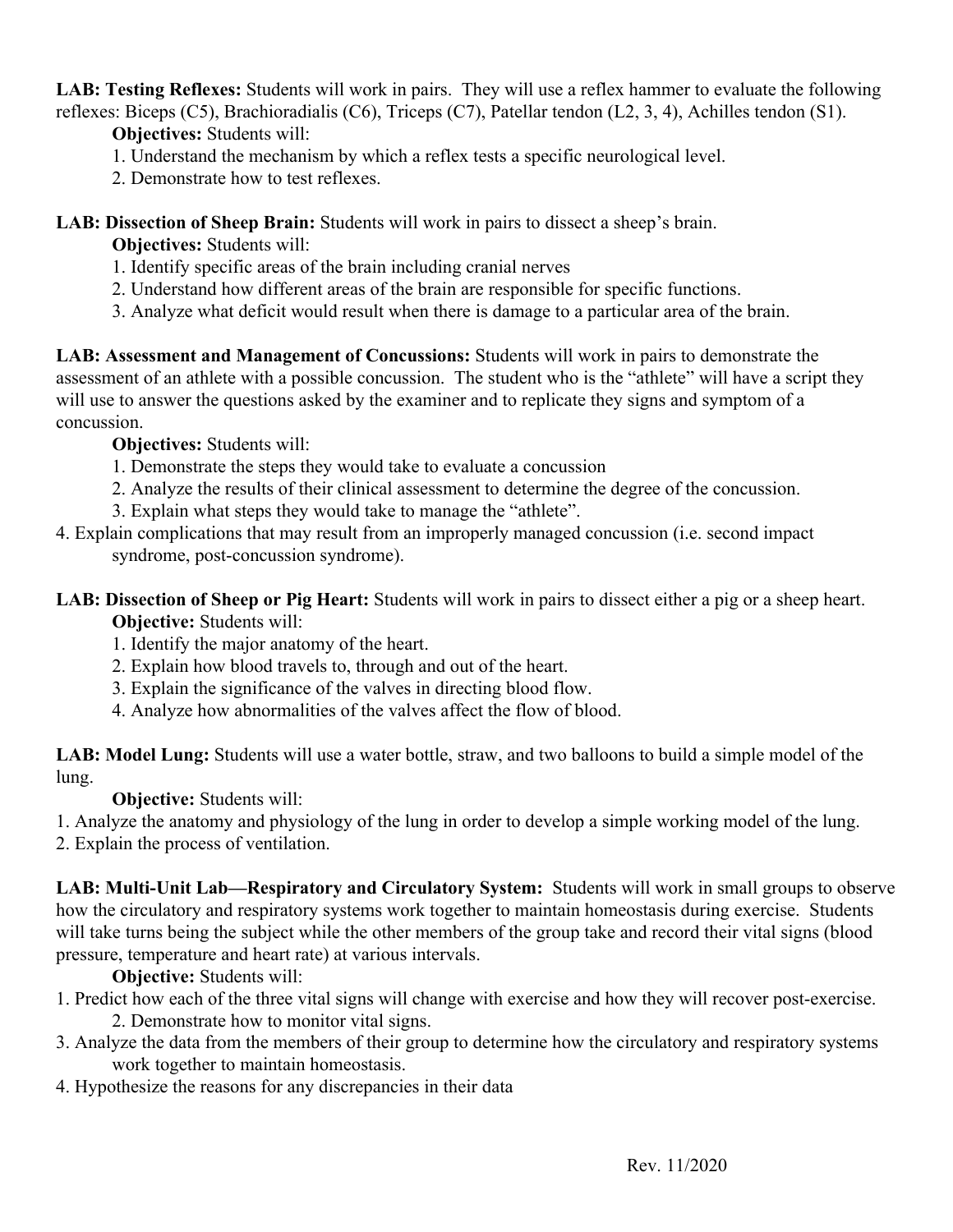**LAB: Lung Sounds:** Students will work stethoscopes in small groups to practice listening to lung sounds. In addition to listening to each other's lung sounds, recorded lung sounds will be used.

**Objectives:** Students will:

- 1. Demonstrate the use of a stethoscope
- 2. Demonstrate the proper protocol for listening to lung sounds
- 3. Identify normal vs. abnormal lung sounds

**LAB: Digestive system:** Students will use a tagged cadaver (if available) or a model and pictures to identify tagged areas of the digestive system.

**Objectives:** Students will:

- 1. Identify the name of the tagged structure.
- 2. Explain the function that occurs at each tagged area (digestion, absorption, secretion, etc).
- 3. List the order in which the food travels through the digestive system.

**ACTIVITY: Case Study:** Students will choose a person that has suffered a particular injury. The students will write a case study of that injury. Students will interview the person to gain specific information regarding their injury. They will then research to gain more information on the type of injury. Students will write a case study to include the following sections: introduction, presentation of the case (history, diagnosis, treatment, outcome), and conclusion. The case study will be started in the Tissue Unit, but will be worked on throughout the year. The project will culminate with an oral presentation of the case study to the class during the final week of school.

**Objectives:** Students will

- 1. Research a particular injury via personal interviews and internet.
- 2. Analyze data to formulate a conclusion regarding the patient's outcome and prognosis.
- 3. Develop writing skills by composing a written case study according to given standards.
- 4. Develop oral presentation skills.

**PROJECT: Essential Nutrients:** Students will work in pairs to create a poster on one of the essential nutrients. The students will then present their poster to the class.

**Objectives:** Students will:

- 1. Explain the role the nutrient plays the functioning of the body.
- 2. Identify the RDA for the nutrient.
- 3. Explain the health consequences of a deficiency or overdose of the nutrient.
- 4. Identify foods that contain the nutrient.

**PROJECT: Analysis of Personal Nutrition:** Students will keep a 5-day log of all food, drink and physical activity. They will then use the USDA website [http://www.mypyramidtracker.gov](http://www.mypyramidtracker.gov/) to calculate their nutritional needs and compare them to their current status.

**Objectives:** Students will:

- 1. Calculate their personal nutritional needs.
- 2. Evaluate their current nutritional status.
- 3. Compare their present nutritional status to their needs.
- 4. Analyze the results of their comparison to develop a plan that would correct any deficiencies or excesses in their diet.

# **Additional Items:**